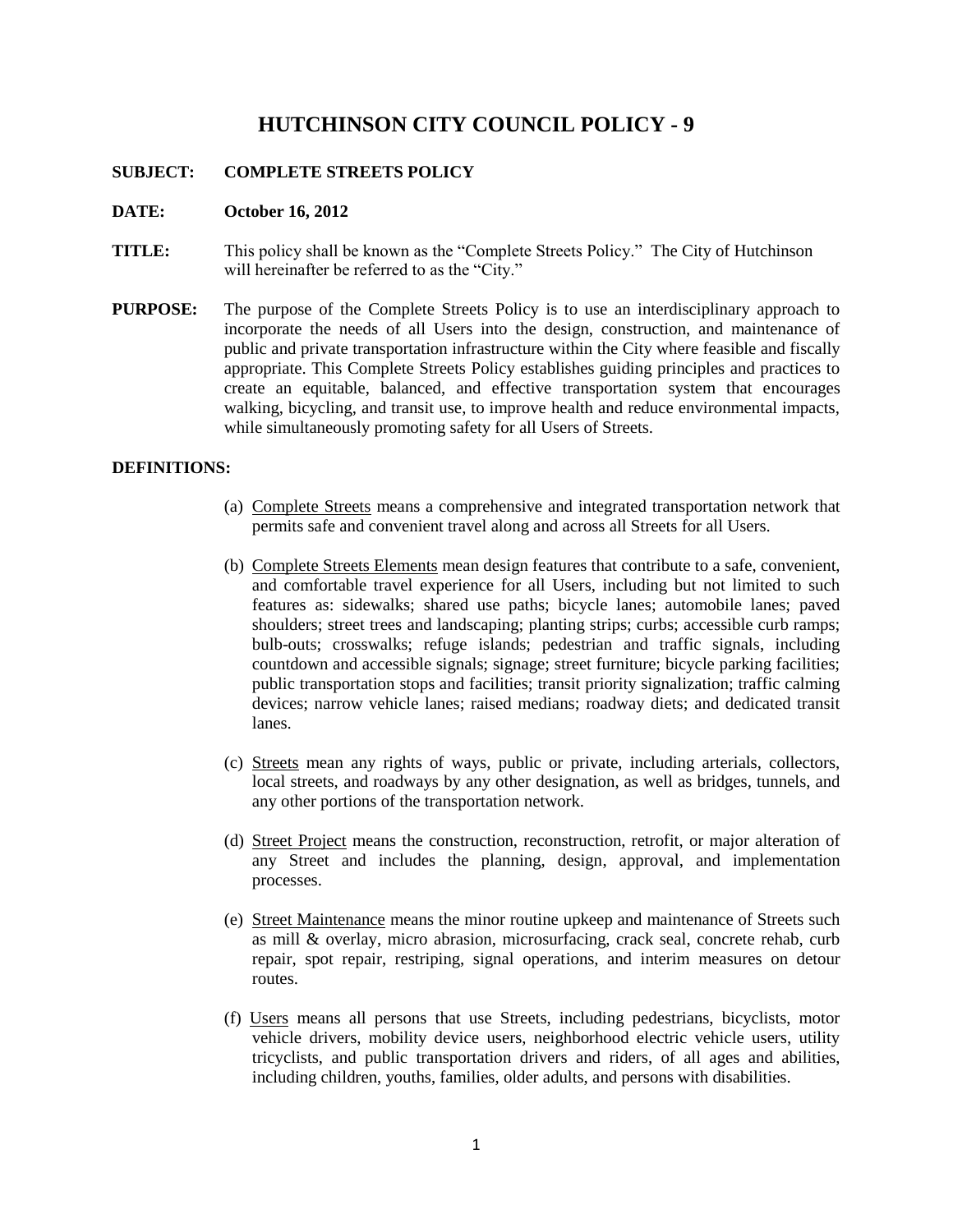#### **PRINCIPLES:**

Guiding principles and practices of the Complete Streets Policy are as follows:

- (a) Complete Streets are designed to serve everyone: pedestrians, bicyclists, transit riders, and motorists, regardless of age or ability.
- (b) It is the intent of this Complete Streets Policy that the design and construction of all Street Projects should include Complete Streets Elements as feasibility and funding allows.
- (c) Complete Streets Elements should be considered within the balance of mode and context of the community, including but not limited to: environmental sensitivity; costs; budgets; demand; probable use; space and area requirements and limitations; and legal requirements and limitations. Not all Complete Streets Elements are required to make a street complete and/or be feasible at all locations or times.
- (d) It is the intent of the City to recognize that street projects are limited in scope by available funding resources. Fiscal responsibility should be used when considering Complete Streets Elements.
- (e) It is the intent of the City to incorporate the Complete Streets principles into appropriate public strategic plans, standards, relevant ordinances, practices and policies, and appropriate subsequent updates. The Complete Streets principles, where applicable and appropriate, may also be incorporated into plans, manuals, rules, practices, policies, training, procedures, regulations, and programs.
- (f) It is the goal of the City to foster a partnership with the State of Kansas, Reno County, Hutchinson Community Foundation, Reno County Chamber of Commerce, Reno County Health Department, area school districts, citizens, businesses, neighboring communities, and neighborhoods in consideration of functional facilities and accommodations in furtherance of this Complete Streets Policy and the continuation of such facilities and accommodations beyond the jurisdiction of the City.
- (g) The City recognizes that Complete Streets may be achieved through elements incorporated into a single Street Project, or incrementally through a series of improvements, in order to create a network of facilities that promotes connectivity to destinations.
- (h) The City will consider all appropriate possible funding sources to plan and implement the Complete Streets Policy and shall direct staff to investigate grants that may be available to make the realization of Complete Streets economically feasible.

# **APPLICABILITY:**

(a) It is the intent of the City that its departments make Complete Streets practices a routine part of everyday operations, that its departments approach every appropriate transportation project and program as an opportunity to improve public and private streets and the transportation network for all Users, and that its departments work in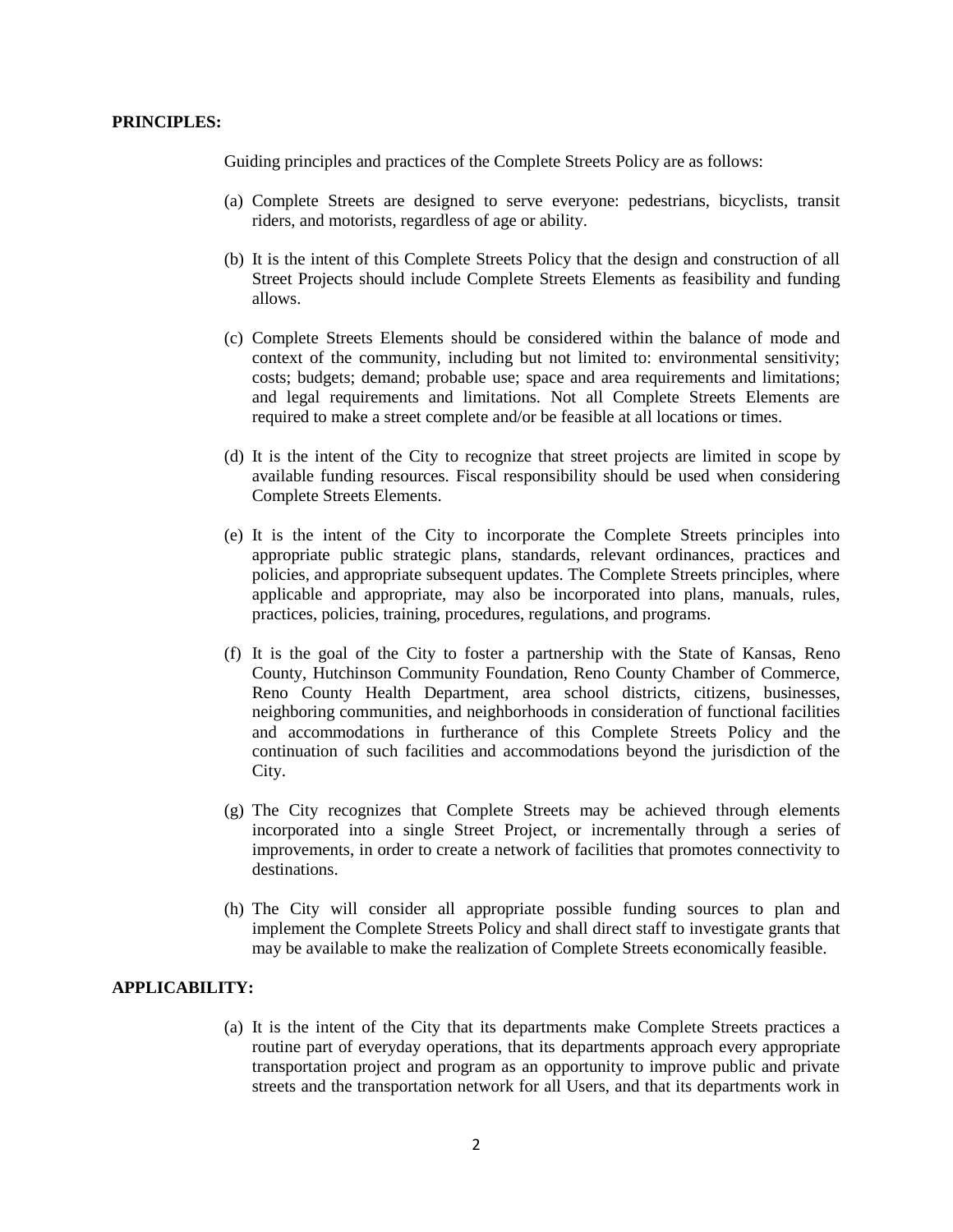coordination with other departments, agencies, and jurisdictions to achieve Complete Streets, where feasibility and funding allows, throughout Hutchinson.

- (b) Every Street Project shall incorporate Complete Streets elements, provided, however, that such infrastructure may be excluded from a Street Project where:
	- (1) Use by non-motorized Users is prohibited by law, there is insufficient space to safely accommodate the facility, or there are relatively high safety risks to include facilities for all Users.
	- (2) The cost would be excessive or disproportionate to the need or probable future use over the long term.
	- (3) There is an absence of current or future need.
	- (4) There are topographic or natural resource constraints.
	- (5) A reasonable and equivalent alternative already exists for certain Users or is programmed to exist.
	- (6) It is understood in this policy that the City Council has the final responsibility to interpret the policy to the best use of the City.
- (c) The City departments, where feasibility and funding allows, shall incorporate Complete Streets Elements into existing public streets to improve the safety and convenience of all Users and to construct and enhance the transportation network for every User. If the safety and convenience of Users can be improved within the scope of Street Maintenance, then it is the intent of the City that such projects shall also include Complete Streets Elements.
- (d) The City departments shall include key Complete Streets Elements in the normal review and/or development of plans, zoning and subdivision codes, laws, procedures, rules, regulations, guidelines, programs, templates, and design manuals, including pertinent portions of the Hutchinson Zoning Regulations, the Hutchinson Comprehensive Plan, subarea/sector plans, and corridor plans, to integrate, accommodate, and balance the needs of all Users in all Street Projects.

### **DATA COLLECTION, PROGRESS REPORTING AND PUBLIC INPUT:**

- (a) The City, with assistance from community partners, will periodically collect, review and report performance data and benchmark measurements to demonstrate the effectiveness of the Complete Streets Policy. This information could include: number of projects completed, number of projects incorporating complete streets infrastructure, actual infrastructure added, number of transit and non-motorized users, community attitudes and perceptions, and safety and health indicators.
- (b) Such reports are accessible to existing advisory boards and other committees such as the Hutchinson Community Foundation, Reno County Chamber of Commerce, Reno County Health Department, USD 308, Hutchinson Planning Commission, Hutchinson Community Improvement Commission, Reno County Public Transportation Commission, Hutchinson Tree Board, Hutchinson Vitality Team,